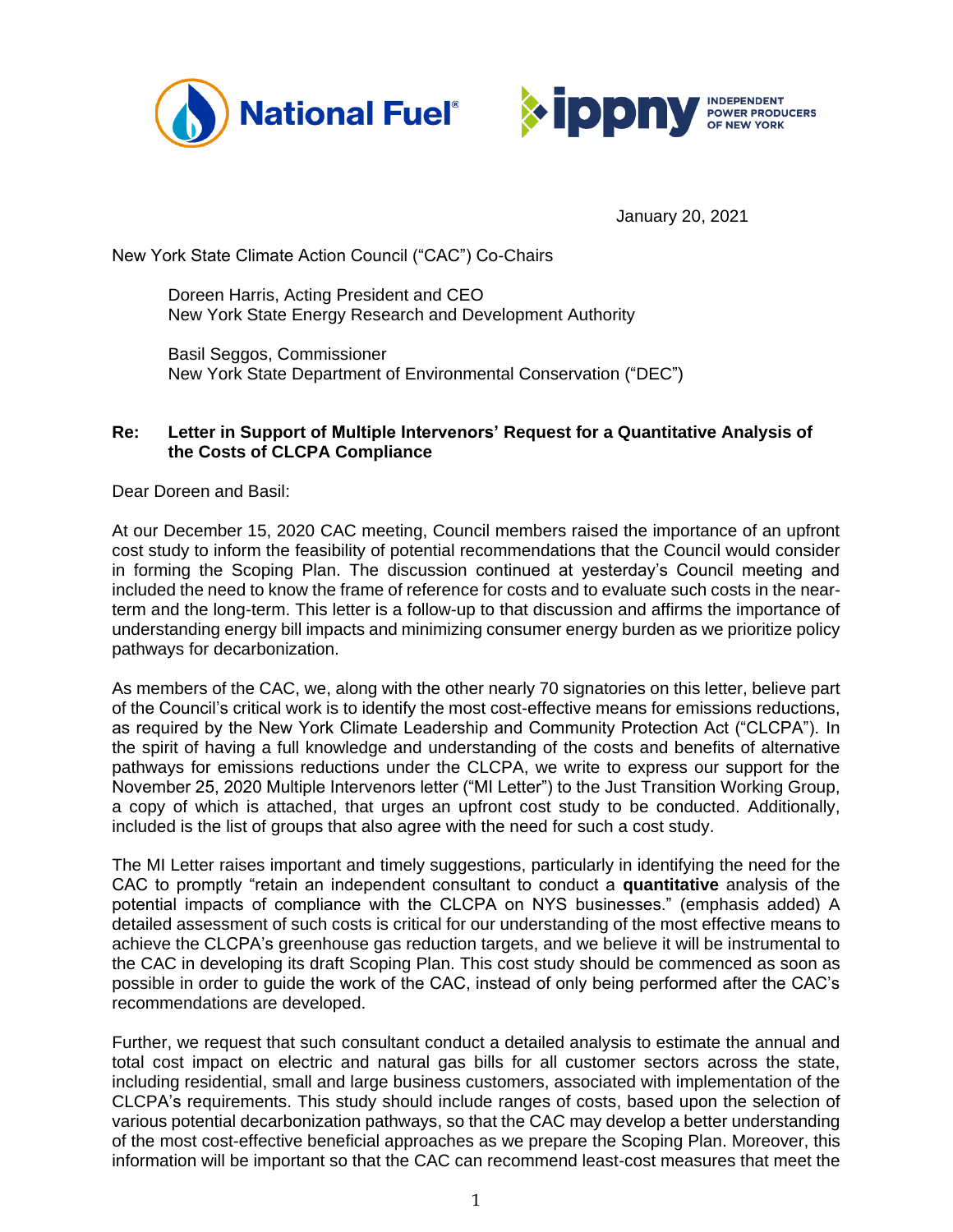requirements of the CLCPA and our collective desire for emissions reductions, while also minimizing the financial impacts to the people and businesses of our state.

Such a study is part of the charge of the CAC in developing its Scoping Plan, as described in the CLCPA requirements. ECL § 75-0103 (14)(b) specifically states that "[i]n developing such plan the council shall . . . **[e]valuate, using the best available economic models . . . the total potential costs and potential economic and non-economic benefits of the plan for reducing greenhouse gases, and make such evaluation publicly available**." (emphasis added). This section further states that, in conducting its evaluation, the CAC shall quantify "[t]he costs of implementing proposed emissions reduction measures, and the emissions reductions that the council anticipates achieving through these measures." Similarly, Section 3(a) of ECL § 75-0109 requires the DEC to "[d]esign and implement all regulations in a manner that seeks to be equitable, **to minimize costs and to maximize the total benefits to New York**, and encourages early action to reduce greenhouse gas emissions." (emphasis added).

Finally, ECL § 75-0119, Implementation Reporting, requires the DEC, in consultation with the CAC, to publish a report not less than every four years, which shall include recommendations regarding the implementation of greenhouse gas reduction measures. (ECL § 75-0119 (1)). The report must address, among other things, "[w]hether regulations or other greenhouse gas reduction measures undertaken are equitable, **minimize costs** and maximize the total benefits to the state, and encourage early action." (ECL § 75-0119 (2)(e), emphasis added).

The CLCPA fully envisions the type of cost study suggested in the MI Letter and a study to further include other sectors of the New York economy. We fully support efforts to reduce greenhouse gas emissions and meet the CLCPA targets while maintaining reliable, resilient, affordable, and efficient energy and related infrastructure in New York State. A well-reasoned quantitative analysis of the costs associated with various emissions reduction strategies will be essential in enabling the state's transition to a decarbonized energy future. For this reason, we respectfully request the CAC commence this study immediately, since the recommendations of the various CAC Advisory Panels are due to be delivered in March of 2021. The cost study is essential to evaluating the viability of those recommendations.

Thank you again for your consideration of this critical matter. Please do not hesitate to contact us for assistance as you consider the development of a detailed analysis of the costs of compliance with the CLCPA.

Sincerely,

Deeme L. Decen

Donna L. DeCarolis Carrella Cavin J. Donohue President **President** President National Fuel Gas Distribution Corporation **Independent Power Producers of NY** 

 $-67$ 

(Filed in capacity as Members of the Climate Action Council)

Attachments:

List of Groups Supporting a Cost Study MI Letter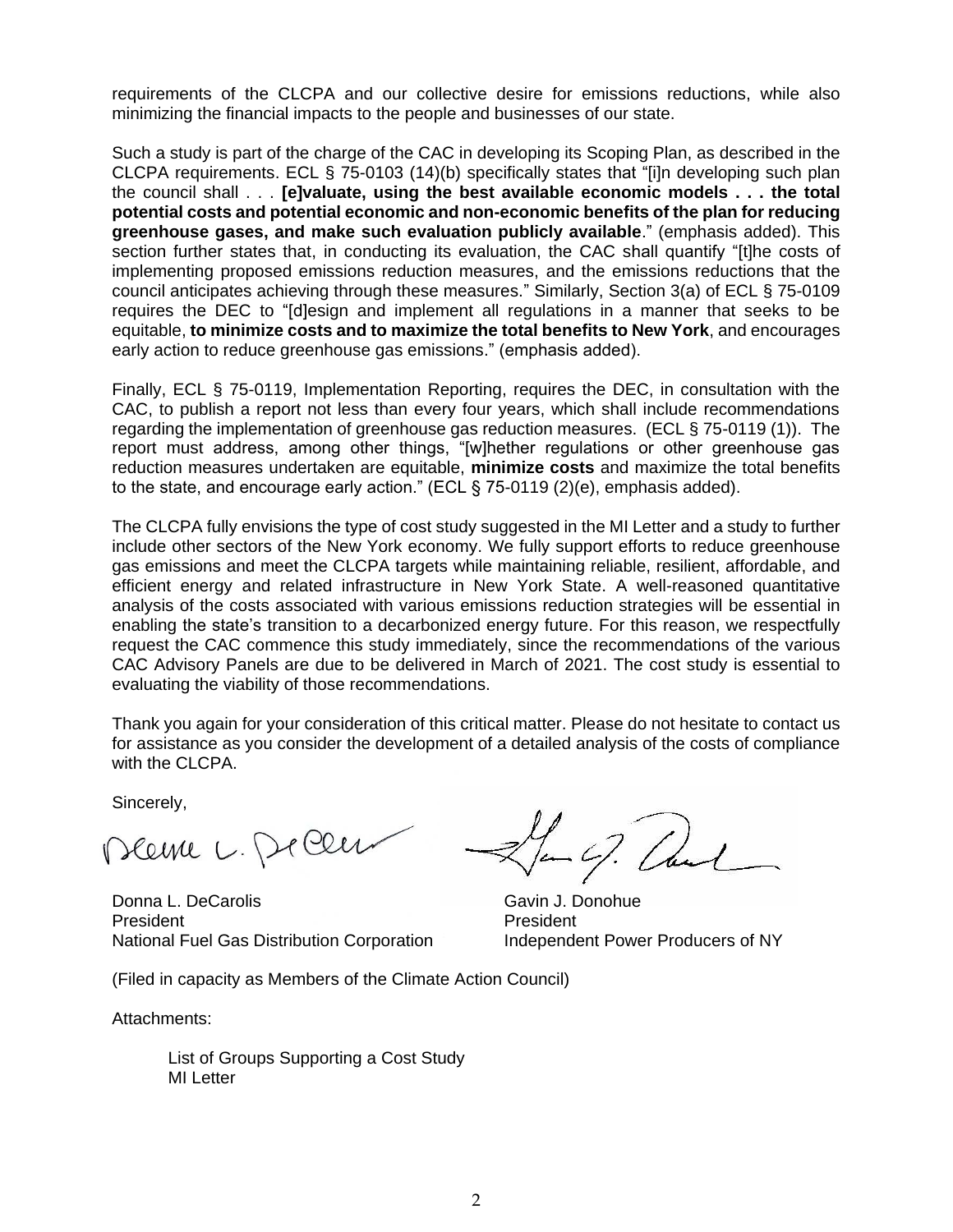## **ATTACHMENT 1: List of Groups Supporting a Cost Study to Guide Climate Action Council's Scoping Plan Development**

(in alphabetical order)

Alcoa Corp.

- American Petroleum Institute, Northeast Region
- Amherst Chamber of Commerce
- Arconic Corp.
- Aurubis Buffalo, Inc.

Association of General Contractors of NYS

Boilermakers Local 5

Bricklayers & Allied Craftworkers Local #3

Buffalo Niagara Partnership

Business Council of New York State

Business Council of Westchester

Cement Masons Local 111

Central Hudson Gas & Electric Corporation

Consumer Energy Alliance

Construction Contractors Association

Council of Industry (of the Hudson Valley)

Dutchess County Regional Chamber of Commerce

Empire State Forest Products Association

Engineers Labor-Employer Cooperative

Engineers Labor-Employer Cooperative (ELEC) 825

GLOBALFOUNDRIES, U.S.

Hudson Valley Building Trades

International Association of Bridge, Structural, Ornamental, and Reinforcing Ironworkers Local 6

International Association of Heat and Frost Insulators and Allied Workers Local #4

International Brotherhood of Boilermakers Union Local #7

International Brotherhood of Electrical (I.B.E.W) Workers Local #41

I.B.E.W. Local 237

I.B.E.W Local 320

International Union of Elevator Constructors Local #14

International Union of Operating Engineers Local #17

International Union of Operating Engineers 825

International Union of Painters and Allied Trades Painters District Council #4

Iron Workers Local No. 9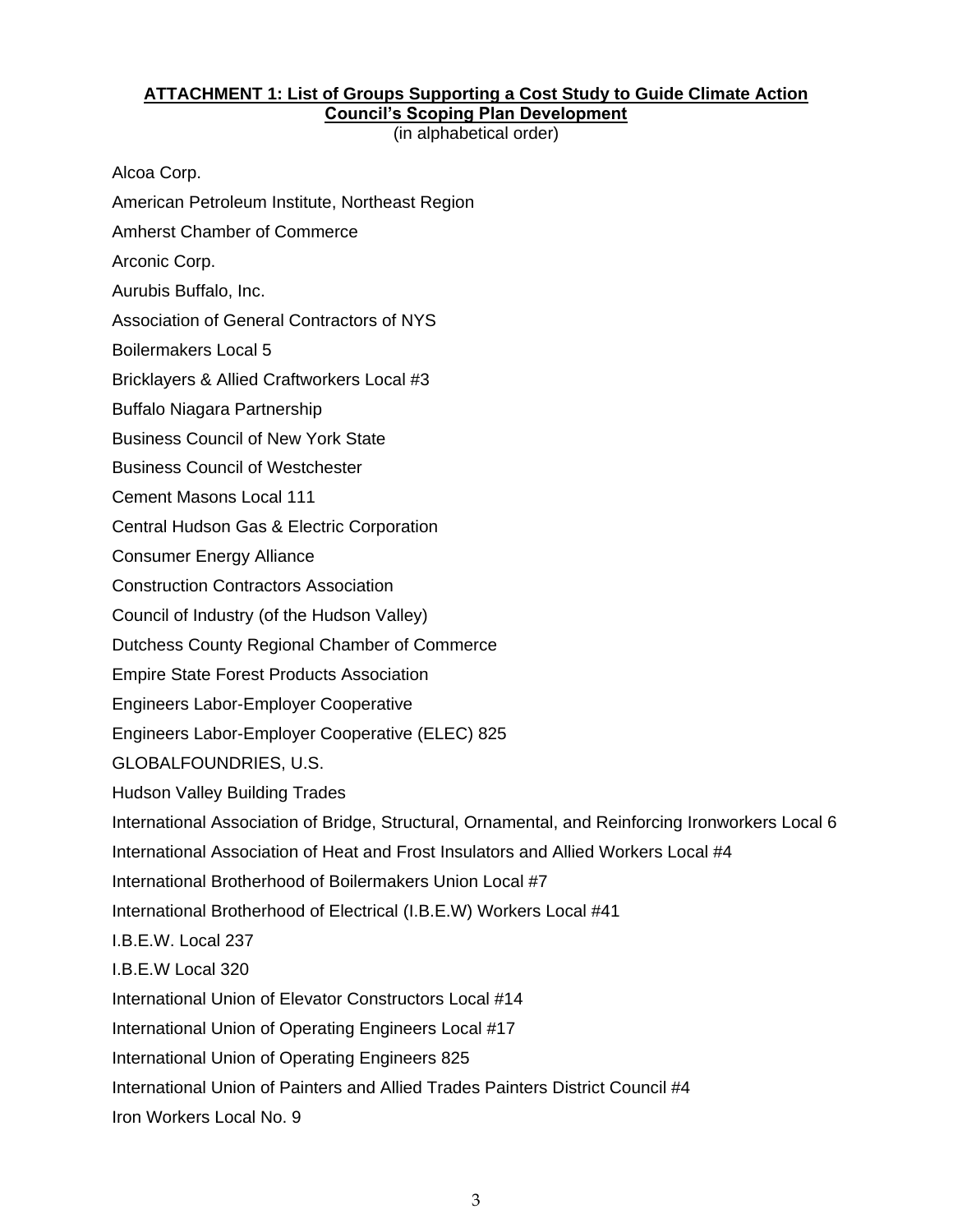Laborers-Employers Cooperation and Education Trust Laborers Local #91 Laborers Local #210 Liuna Local 17 Laborers MACNY & the Manufacturers Alliance of New York State Millwrights Local 1163 National Biodiesel Board National Federation of Independent Business New Paltz Regional Chamber of Commerce New York Affordable Reliable Electricity Alliance, Inc. New York Construction Materials Association New Yorkers for Affordable Energy New York Propane Gas Association New York State Association of Convenience Stores New York State Energy Coalition New Paltz Chamber of Commerce North Atlantic States Regional Council of Carpenters Local 276 Olin Corporation Operative Plasterers' & Cement Masons' International Association Local #9 Orange County Chamber of Commerce Orange County Partnership Power for Economic Prosperity RED-Rochester, LLC Revere Copper Products, Inc. Sheet Metal, Air, Rail and Transportation Workers Local #71 Teamsters Local 449 The Buffalo Building Trades Council The Niagara Building Trades Council Ulster County Chamber of Commerce United Association of Plumbers & Steamfitters Local #22 United Association of Road Sprinkler Fitters Local #669 JATC District 34 United Union of Roofers, Waterproofers and Allied Workers Local #74 Unshackle Upstate

Utility Workers Union of America (UWUA) Local 1-2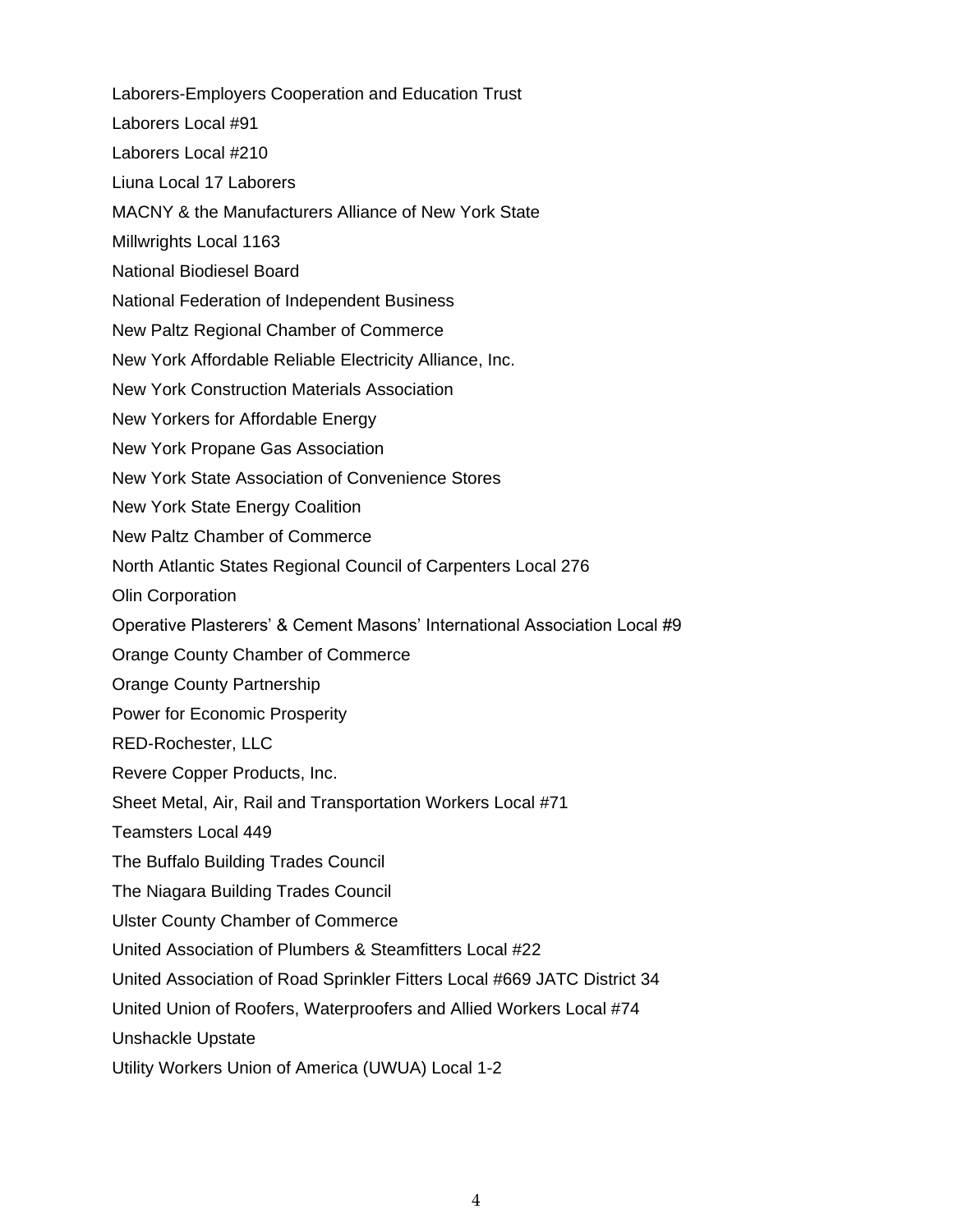

November 25, 2020

Commissioner Roberta Reardon New York State Department of Labor Doreen Harris, Acting President and CEO New York State Energy Research and Development Authority Co-Chairs, Just Transition Working Group ("JTWG") New York State Climate Action Council

## Re: **Request for a Quantitative Analysis of the Costs of CLCPA Compliance on New York State Businesses**

Dear JTWG Co-Chairs:

Multiple Intervenors is an unincorporated association of approximately 57 large industrial, commercial and institutional energy consumers with manufacturing and other facilities located throughout New York State. As large end-use consumers of electricity in New York, Multiple Intervenors' members are subject to state decarbonization policies, and pay substantial energyrelated costs. The outcome of the Just Transition Working Group's ("JTWG") work, especially regarding energy and/or emissions-intensive and trade-exposed ("EITE") industries, may have a significant impact on the electricity and regulatory compliance costs then incurred by Multiple Intervenors' members. Accordingly, Multiple Intervenors has a substantial interest in the matter, and its members will be directly affected by the recommendations from the JTWG to the Climate Action Council ("CAC").

Among other things, the JTWG is tasked with advising on the impact of any potential carbon reduction measures on the competitiveness of NYS businesses and industry. In order to complete that task, Multiple Intervenors submits that it is critical that the JTWG, or a subgroup operating under its direction, retain an independent consultant to conduct a **quantitative** analysis of the potential impacts of compliance with the CLCPA on NYS businesses. Such a quantitative analysis of the potential impacts of the CLCPA is long overdue and will provide fundamental information that will allow the JTWG to understand the magnitude of the impacts on businesses so that it can recommend appropriate strategies. The quantitative analysis should include, at a minimum:

o The impact of CLCPA compliance on electricity wholesale prices, delivery rates and total bills that NYS businesses will pay, including indirect energy costs. This would include the impacts of subsidies to site land-based and off-shore renewable energy projects, the build out of the electric infrastructure to receive and transmit renewable power, subsidies of energy storage projects, and the addition of new loads associated with deep electrification efforts in the heating and transportation sectors. It also would include the potential need to continue subsidizing nuclear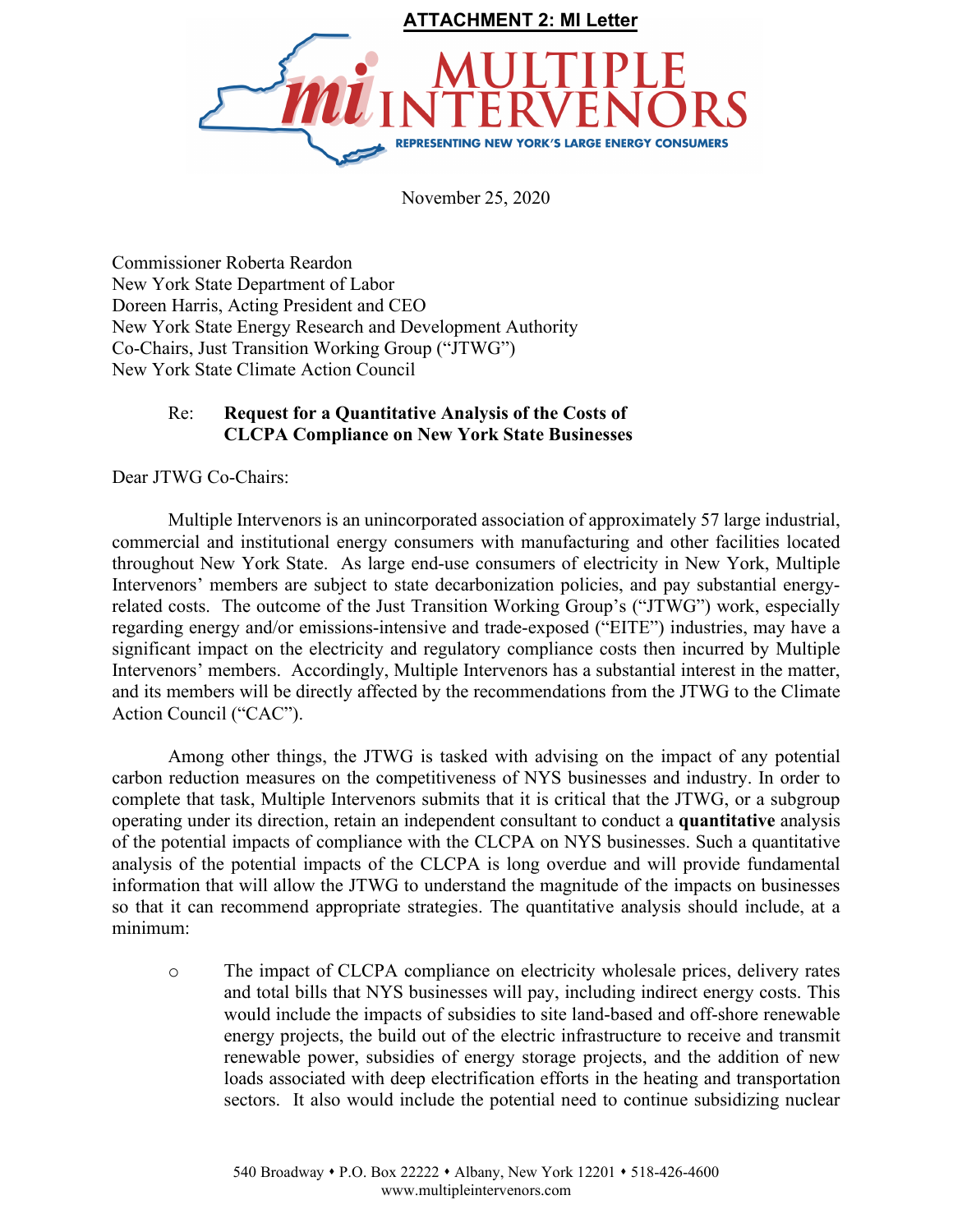generating units beyond 2029 if needed to maintain reliability. The analysis should address long-term maintenance costs, not just upfront costs.

- o The impact of CLCPA compliance on the reliability of the electric system in the State and its ability to support increasingly sensitive manufacturing processes that are critical to a new economy. The analysis should include a power quality study that assesses whether power reliability (on both the generation and transmission sides) will be diminished (24/365) as intermittent resources become a greater percentage of the generation mix and electric loads grow exponentially. Among other things, the study should address voltage sags and how reliability will be maintained when solar and wind resources are not generating power. It also should address how reliability will be maintained when fast-ramping gas-fired generation is phased-out.
- o The impact of CLCPA compliance on natural gas market prices, delivery rates and total bills that NYS businesses will pay. This would include the impacts of potential accelerated depreciation of natural gas assets, stranded gas costs, subsidies of nonpipeline alternatives and depleting gas supplies. The analysis should address longterm maintenance costs, not just upfront costs.
- o The impact of CLCPA compliance on the reliability of the natural gas system in the State and its ability to support manufacturing processes for which today there are not any known replacement fuels. For instance, many manufacturers utilize and depend upon natural gas for process purposes; it is not clear how reliable and affordable gas service will be maintained for these customers if gas use is phasedout in New York.
- o Clarification of the impact of CLCPA compliance on industrial use of fossil fuels (for emergency generators, environmental emissions abatement, boilers etc.). Will there be caps on use, exemptions for certain uses, etc.?
- o Clarification on the impact to manufacturing uses of GHGs (both fossil fuels and other non-fossil fuel based chemicals and gases). The E3 study seemed to assume a growth rate of 0, which could then act as a "cap", though the E3 presenter admitted that they need to get into that area in more detail. Some industries use specific GHGs as part of the manufacturing process, for which today there are no known alternatives.
- o Finally, the analysis should include sensitivities for major assumptions. For instance, the cost of different initiatives may vary substantially depending on the amount of statewide electric demand and/or the level of wholesale energy prices. Thus, exclusive reliance on single assumptions for such key inputs – without, at a minimum, "high" and "low" scenarios – may provide misleading outcomes. In addition to including different sensitivities, the requested analyses should be updated periodically for changes in circumstances.